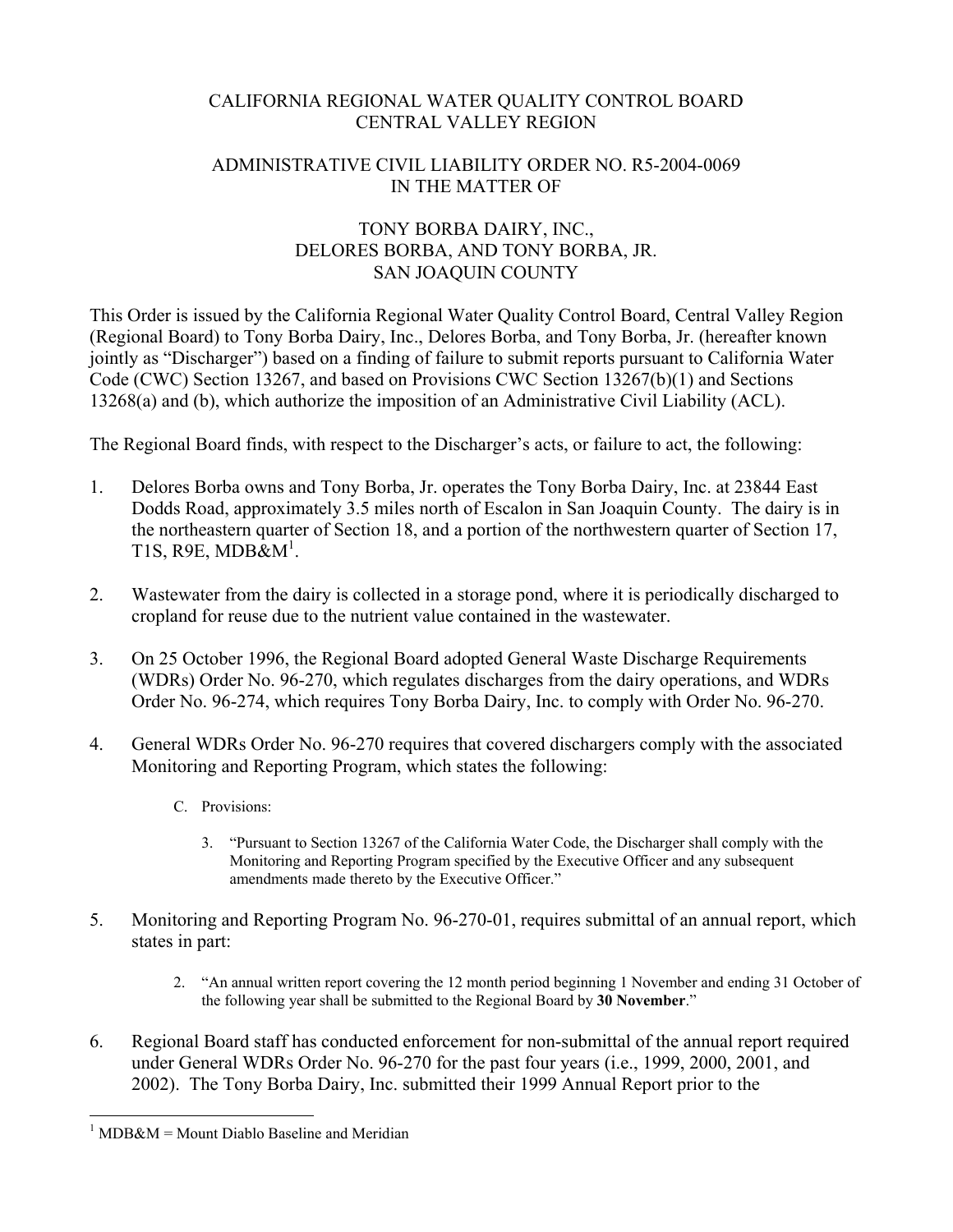30 November due date but only after staff issued a Notice of Violation (NOV) for failure to submit their 1998 Annual Report, and reminding the discharger that the 1999 Annual Report was due on 30 November 1999. In 2000 and 2001, Regional Board staff had to again issue NOVs prior to receipt of the required annual reports. Tony Borba Dairy, Inc. submitted the 2000 Annual Report almost three months late. The 2001 Annual Report was submitted two days after issuance of the NOV, but almost seven months overdue. The 2002 Annual Report was submitted 47 days after the due date of 30 November 2002, but prior to any staff enforcement action.

- 7. On December 26, 2003, staff of the Regional Board issued a letter to the owners and operators of the Tony Borba Dairy, Inc. notifying them that they had not submitted their 2003 Annual Report. This letter was to be a reminder of the requirement to submit the 2003 Annual Report, which was almost 30 days overdue. The letter also transmitted an annual report form to facilitate compliance with General Order No. 96-270.
- 8. The Discharger did not submit the required annual report for the 2003 reporting period as required by WDRs Order No. 96-270 and as referred to in the staff reminder letter of 26 December 2003.
- 9. On 23 March 2004, the Executive Officer issued Administrative Civil Liability Complaint (ACLC) No. R5-2004–0506 to the Discharger for failure to submit the 2003 Annual Report. The ACLC proposed a \$3,000 liability for violations of CWC Section 13267.
- 10. After issuance of the ACLC, the Discharger submitted the 2003 Annual Report on 20 April 2004. The Discharger also submitted a letter that discussed the Discharger's confusion between the annual reporting requirements and the recent changes to annual fees. The Discharger did not submit payment of the \$3,000 liability.
- 11. Failure to submit the 2003 Annual Report by the Discharger is a violation of the provisions of Section 13267 of the CWC, which reads in part, as follows:
	- (b)(1) "The regional board may require that any person who has discharged, discharges, or is suspected of having discharged or discharging, or who proposes to discharge waste within its region, or any citizen or domiciliary, or political agency or entity of this state who has discharged, discharges, or is suspected of having discharged or discharging, or who proposes to discharge, waste outside of its region that could affect the quality of waters within its region shall furnish, under penalty of perjury, technical or monitoring program reports which the regional board requires . . . ."
- 12. Prior to 1 January 2004, Water Code Section 13268 stated:
	- (a) "Any person failing or refusing to furnish technical or monitoring program reports as required by subdivision (b) of Section 13267, $\dots$  or falsifying any information provided therein, is guilty of a misdemeanor and may be liable civilly in accordance with subdivision (b)."
	- (b)(1) "Civil liability may be administratively imposed by a regional board in accordance with Article 2.5 (commencing with Section 13323) of Chapter 5 for a violation of subdivision (a) in an amount which shall not exceed one thousand dollars (\$1,000) for each day in which the violation occurs."